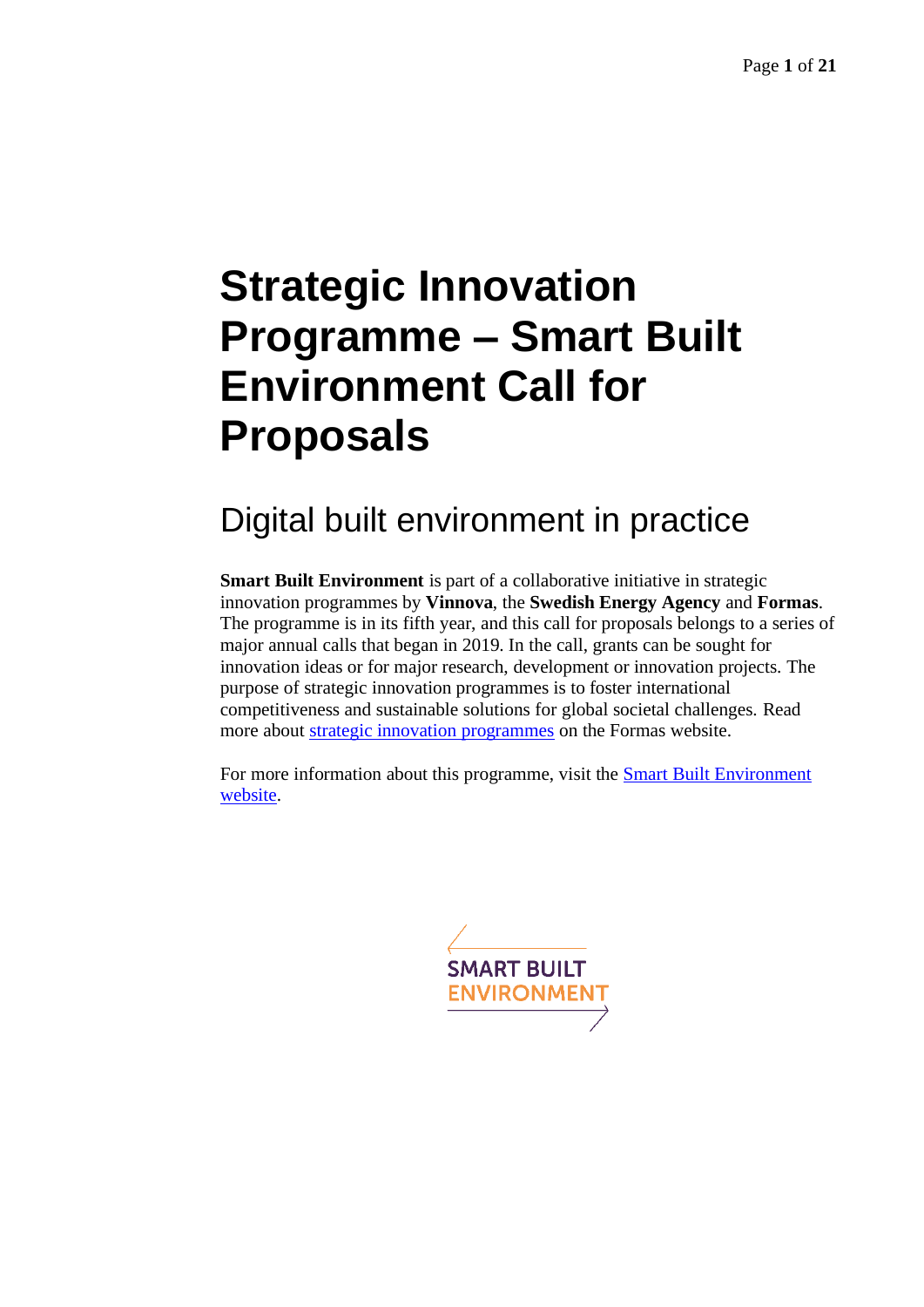### **Revision history**

Any changes to the call text are listed below.

| Date             | <b>Change</b>                                              |
|------------------|------------------------------------------------------------|
| January 29, 2021 | Extended application period. Due to a previous operational |
|                  | disturbance in the Prisma application system, we are now   |
|                  | extending the application period to Tuesday February 9,    |
|                  | 14.00.                                                     |
| January 27, 2021 | Correction: The project description can be a maximum of    |
|                  | 20 pages (maximum 4 MB). Previously 10 pages.              |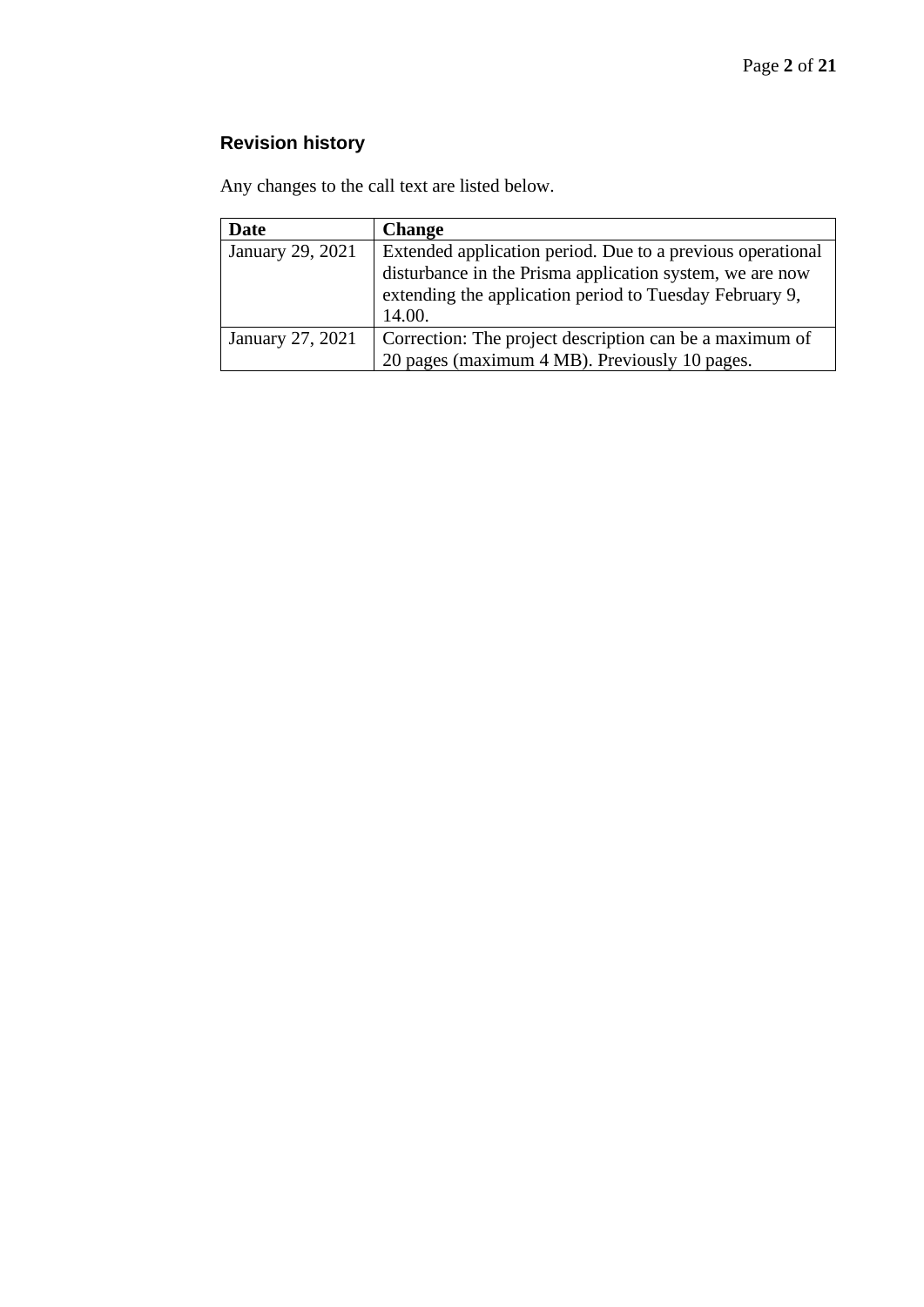### **1 The call in brief**

This call for proposals aims to contribute to the sustainable development of the built environment, through projects that centre around digitalisation and industrial processes. Applications can address processes, forms of collaboration, business models, technology or a combination of these. The purpose of the call is to accelerate digital transformation through activities that involve stakeholders throughout the value chain, from planning to the long-term management of the built environment. The current pandemic has sparked the realisation that a swifter transition to a more sustainable society through digitalisation is achievable. At the same time, there is a tendency to focus on short-term solutions for coping with the current situation. Projects should leverage the capacity to quickly transform, as society has demonstrated, together with a focus on the long-term impacts of the solutions. The call therefore focuses on projects whose results can be implemented in the near future, are resource-efficient and scalable, and can be widely applied in spatial planning. Smart Built Environment specifically encourages projects that enable and incentivise new business or operational models, innovative forms of collaboration, and new or developed value chains.

The projects considered for a grant award must:

- Clearly contribute to Smart Built Environment's impact logic, with a focus on the sector's digital transformation.
- Clearly promote the sustainability aspects of reduced climate impact and increased equality in the built environment.
- Be scalable and applicable in different environments (for example, in municipal or regional planning and permitting processes or in construction and infrastructure projects).

The projects should address at least one of the four thematic areas (see 2.2). They should help to achieve the impacts and objectives identified in the programme's impact logic (see Appendix 2).

The call provides funding of slightly over 30 million kronor and requires cofunding for each project of at least 50 percent of project costs. "Digital built environment in practice" is being implemented in two sub-calls:

- **Innovation ideas.** Here, you can apply for a grant of up to 500,000 kronor and at least two project parties are required. The maximum project duration is 12 months. You can apply for a grant to cover a feasibility study for an early idea or for testing a developed idea on a smaller scale, preferably based on previous project results within Smart Built Environment.
- **Research, development or innovation projects.** Here, you can apply for a grant between 500,000 and 4 million kronor. A project's total budget, including co-funding, must therefore be a minimum of 1 million kronor.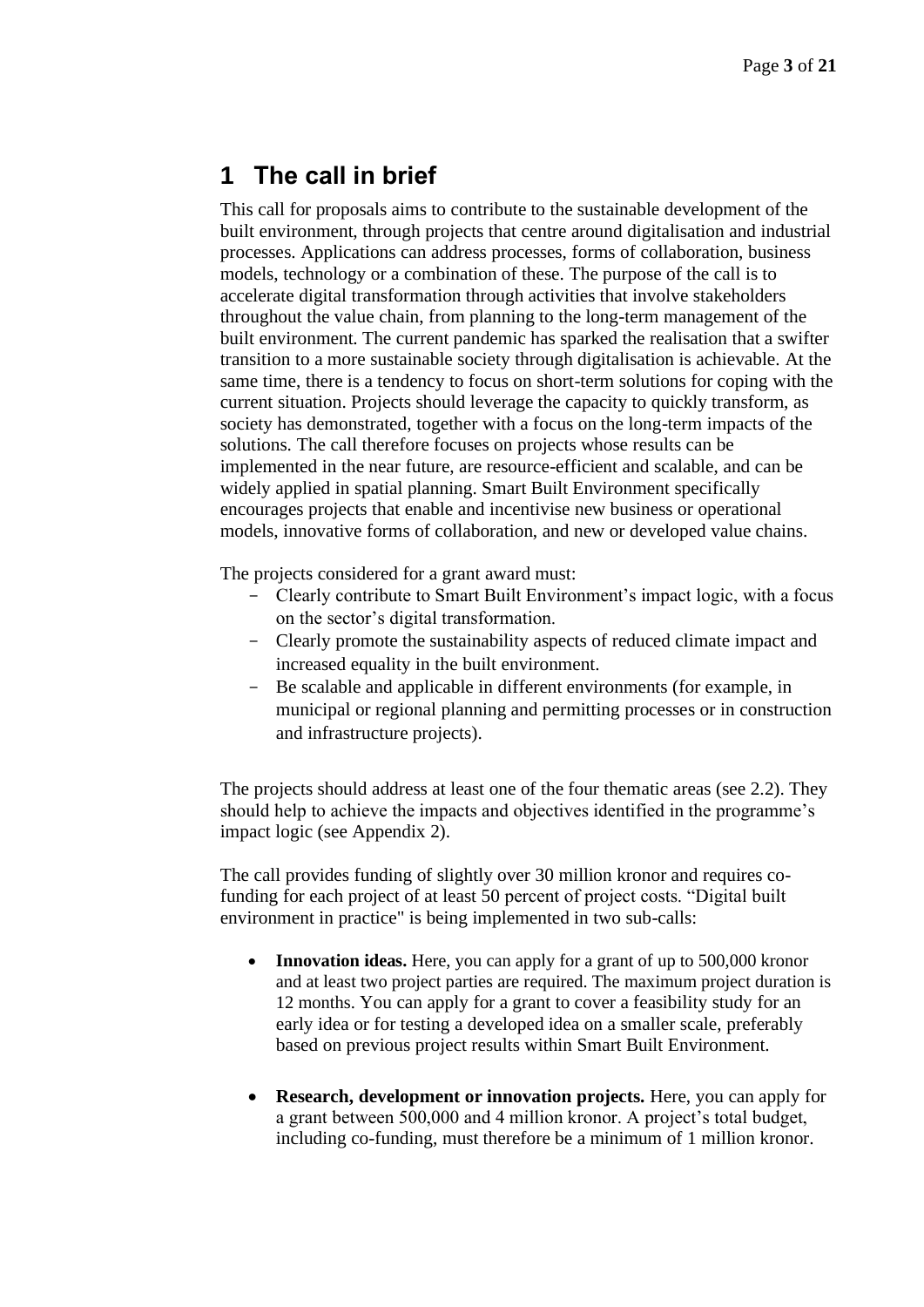At least two parties must participate in the application. The project duration is 12–48 months. You can apply for a grant to cover a research, a development or an innovation project.

**Assessment criteria:** The Smart Built Environment calls use the following assessment criteria: relevance, potential, implementation and organisation. The criteria are assessed using the same scale as for Formas' other calls.

The principal applicant is the organisation that coordinates the project and is called an administrating organisation. This must be a Swedish organisation. At least one project party must be an end user with a clear goal to test and use the solution the project intends to develop. Each project party must be a legal entity with a unique corporate identity number.

The call places great emphasis on carrying out the project through concrete collaboration among different parties, including the project's end users. Furthermore, great emphasis is placed on consideration of gender equality and diversity both in the project team and within the problem area and real-world impact of the solution.

Formas has recently updated its application process and associated system support for this call. Please read the instructions carefully, even if you have previously applied for a grant under a Smart Built Environment call.

A webinar focusing on how to search in Prisma will take place at the end of January. You can also get individual support via chat or telephone during the last week before the call closes.

#### **The following dates apply for this call:**

Please note that all dates are preliminary. For the latest information about the call, see formas.se.

**Opening date 4 November 2020 Date of decision 26 May 2021 Project start, at the earliest 1 August 2021 Project start, no later than 1 December 2021**

**Questions about the background, purpose and desired effects of the call:** Kristina Gabrielii, Programme Director, Smart Built Environment +47-70 259 56 57 [kristina.gabrielii@iqs.se](mailto:kristina.gabrielii@iqs.se)

**Application deadline 9 February 2021, 14:00 CET**

**Questions about how to apply, the assessment process, state aid and the Prisma application system:** [smartbuilt@formas.se](mailto:smartbuilt@formas.se) [Prisma IT support](https://prismasupport.research.se/user-manual/contact.html)

**Responsible Formas officer:** Aleh Kliatsko, Research Secretary +46-73 539 16 64 [aleh.kliatsko@formas.se](mailto:aleh.kliatsko@formas.se)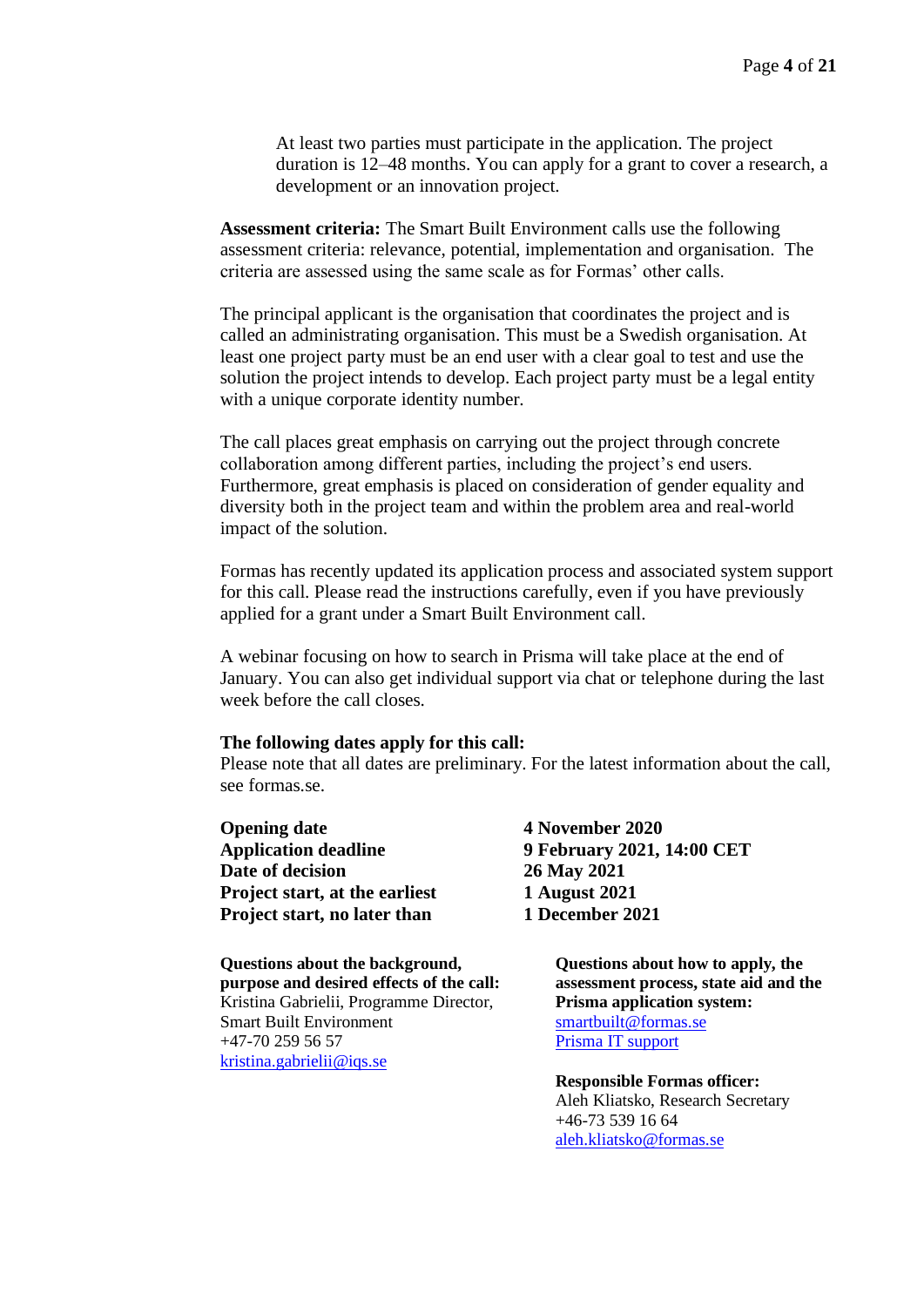### **2 Objective of the call**

#### $2.1$ **Background**

The Smart Built Environment strategic innovation programme is a platform that brings together stakeholders across the entire built environment sector to achieve the overall objectives and impacts of the programme for a more resource-efficient built environment. Throughout society, a digital transformation is underway that is already affecting processes and stakeholders in the sector.

It is clear that society is facing a series of global changes that the entire built environment sector must adapt to. We as individuals, private and public actors, and society at large have also changed our own behaviours in everyday life in a way that few thought possible before the pandemic. The issue of sustainability is central here, and so is the aspect of equality as our socio-economic relationships change. This means that Formas places great emphasis on gender equality considerations both in the project team and within the problem area and realworld impact of the solution.

The sector must ramp up the transition to new work approaches and methods. There is great potential to harness the momentum of the ongoing transition, which mainly involves short-term measures, in order to transform the built environment for the longer term. The necessary changes take time to implement, and a key part of the development is thus to implement and scale up many of the research-based solutions already underway or available as prototypes. Knowledge dissemination, knowledge transfer and, not least, perseverance are important.

Digitalisation and digital transformation, together with the development of industrial processes, are key issues for achieving a sustainable built environment for the long term.

Both within and outside the programme, digitalisation and industrialised construction are advancing at a rapid pace. The results of completed activities and projects as well as the ongoing programme activities, together with developments abroad, have brought about new technological solutions, methods, work approaches and collaborative partnerships. Collaboration within the sector and with other sectors aligns resources and lays the foundation for developing sustainable business models. Innovation will be crucial for achieving the goals for sustainable development. Various initiatives are planned and already underway that strive to achieve set climate goals in Sweden and around the world. One example is the roadmaps developed by several sectors for ending our dependence on fossil fuels. These roadmaps have identified several key areas to investigate, and there is great potential for collaboration around these activities.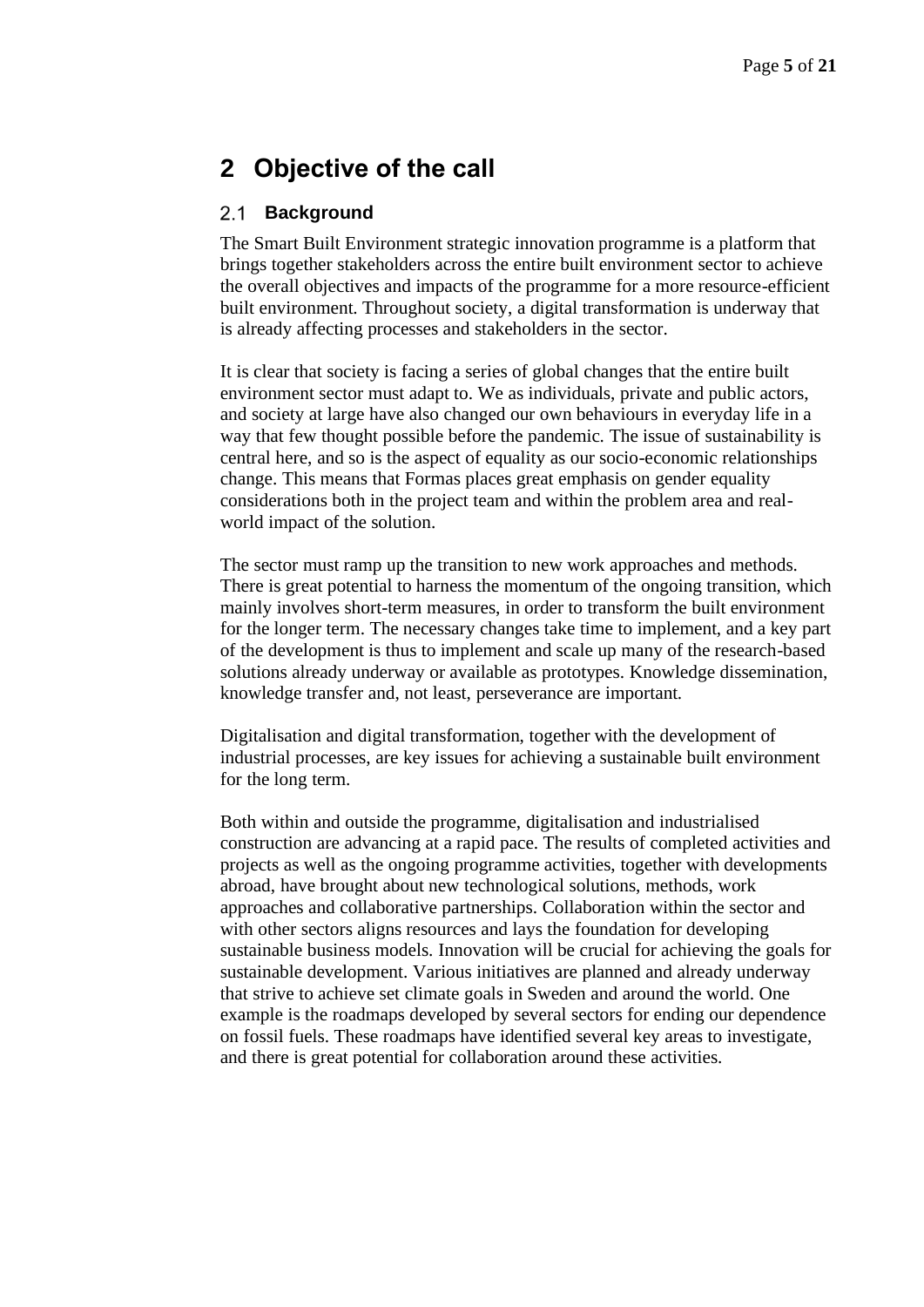#### **Purpose and focus**

With this call, Smart Built Environment intends to fund projects that clearly accelerate the transition to a sustainable built environment, with digitalisation and the development of industrial processes as major enablers.

The projects considered for a grant award must:

- Clearly contribute to Smart Built Environment's impact logic, with a focus on the sector's digital transformation.
- Clearly promote the sustainability aspects of reduced climate impact and increased equality in the built environment.
- Be scalable and applicable in different environments (for example, in municipal or regional planning and permitting processes or in construction and infrastructure projects).

Smart Built Environment encourages applications for projects in which multiple stakeholders collaborate and develop solutions that show commercial potential, as well as create the foundations for new forms of procurement, business models and/or application areas for new digital approaches. We would like to see projects that can achieve real change for the sector's stakeholders, both at the individual and the organisational level. This means that we welcome projects that implement previously developed solutions (processes, organisations, technology, etc.) or enable upscaling. When applicable, the projects must also have a clear plan or idea about what is required for long-term development or management after the project is completed.

Two important sustainability considerations are reduced climate impact and the project's ability to promote greater equality in society through the expected results.

The impact logic (see Appendix 2) contains the following five impact areas, each containing several individual impacts. The projects should clearly address these so that we together create the many puzzle pieces that aim for the same goal.

- Improved information flow
- Streamlining
- A climate change perspective
- Knowledge development and innovation
- Digital transformation

The programme wishes to encourage international collaboration, stimulate the innovative capacity of more stakeholders, and create unexpected solutions that contribute to the overall vision and impact targets of the programme.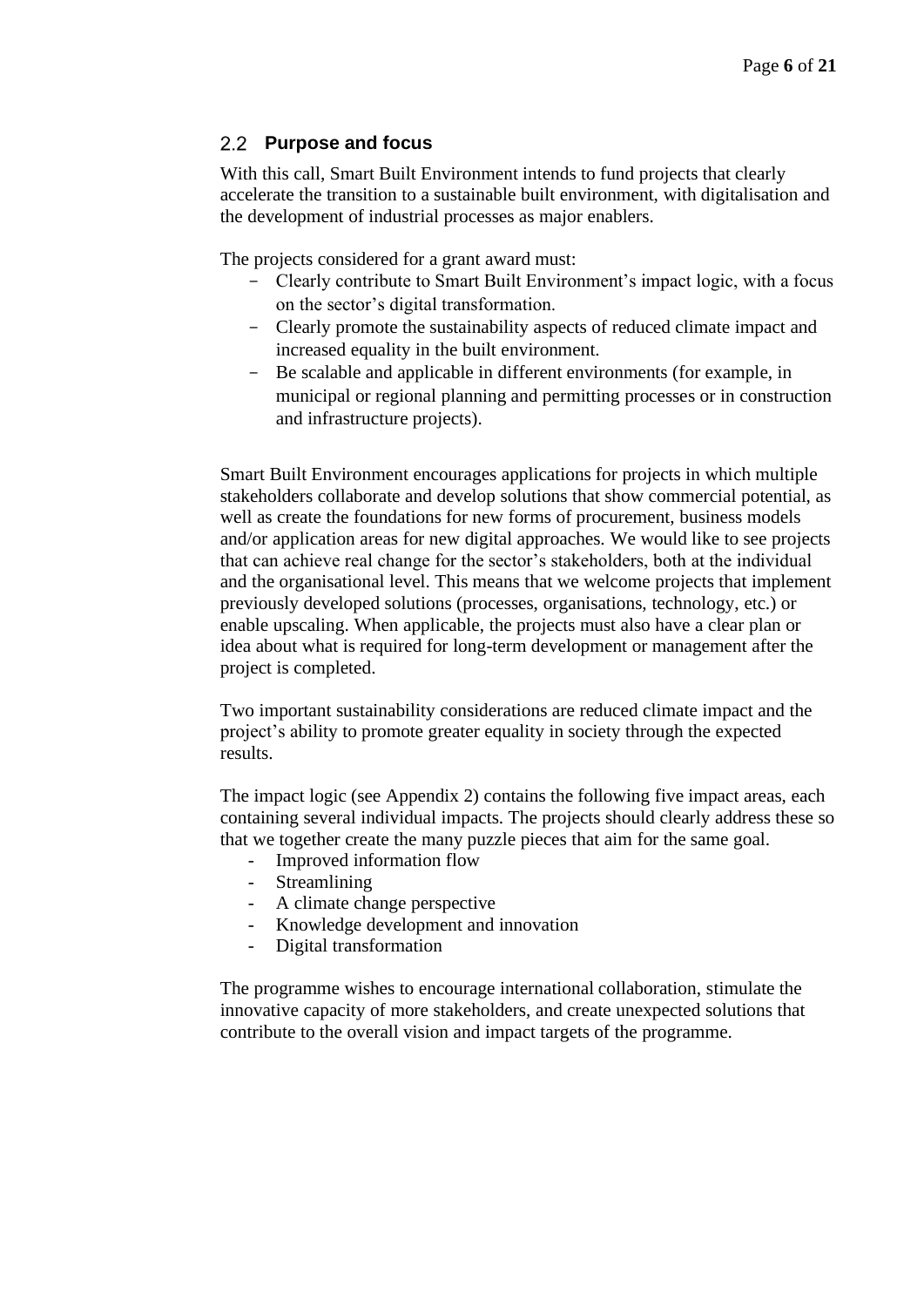# **3 Who can apply?**

The call is targeted to private companies, public-sector organisations, higher education institutions and research institutes. At least two parties must participate in the application. The project manager can come from a private company, publicsector organisation, a higher education institution or a research institute. At least one of the participating parties must work at a private company **or** a public-sector organisation.

#### **Innovation ideas**

This part of the call is aimed at companies and organisations that have an innovation idea and a need to test feasibility, which can lead to a larger development or innovation project. It is also aimed at companies and organisations that have developed an idea and need small-scale tests for implementation or scaling-up in daily operations. One of the parties should be an end user.

#### **Research, development or innovation projects**

This part of the call is targeted to consortia of organisations such as private companies, public-sector organisations, higher education institutions and research institutes. At least one of the parties must clearly be an end user who can test the solution within the framework of the project.

Smart Built Environment welcomes applications from all interested organisations and companies, preferably in collaboration with new partners. Especially interesting for this call are consortia with start-ups that can help to develop new work approaches, business models and technology as well as end users such as property owners, municipalities or construction companies.

Project participants from outside Sweden are welcome to contribute their time or other resources as a project co-funder. International project participants can also receive a limited part of the grant, according to the research funder's rules. However, participants outside Sweden may not be project managers.

Smart Built Environment and Formas strive for an equitable, gender-equal and inclusive built environment. This means that grant applicants should design the project so that its results can benefit a diverse group of people and build a project team that takes into account gender distribution and different backgrounds. You should consider not only the number of people, but the distribution of power and influence in the project.

## **4 What is funded?**

#### **Activities eligible for funding**

#### **Innovation ideas:**

In this part of the call, we would like to see applications for the following: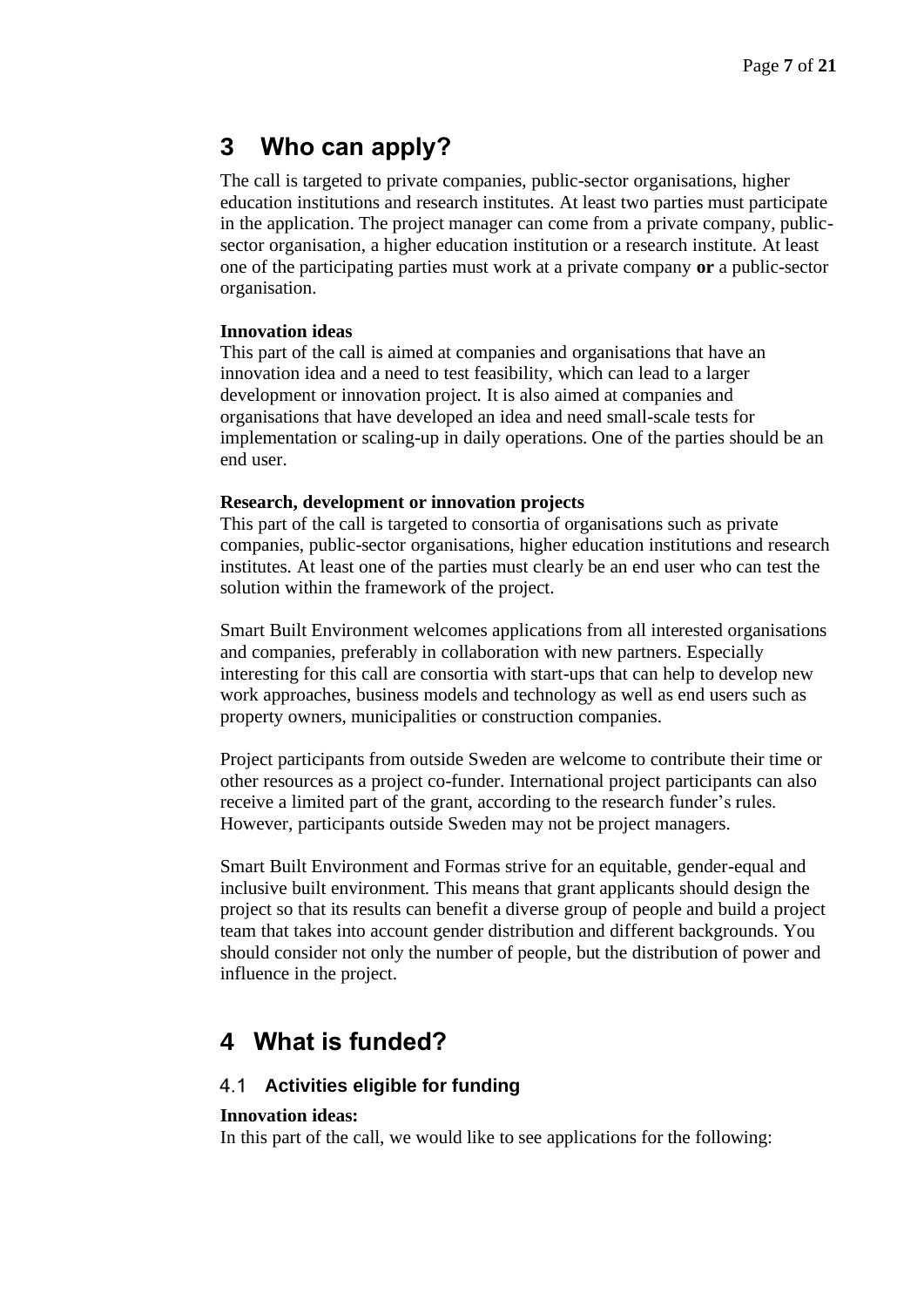- Grants for a feasibility study of an idea
- Tests of a previously developed solution in a smaller pilot or demonstration project

#### **Research, development or innovation projects:**

In this call, we would like to see applications for the following:

• **Implementation and educational initiatives**

Examples include original ideas for awareness-raising and knowledgebuilding, activities that reach out to the many stakeholders and operators in the built environment sector. The project should preferably complement traditional education.

#### • **Test beds and demonstrations**

Examples include the creation of test bed environments – virtual or physical – and demonstrations of the results from research and development projects, such as results from previous projects within the programme. We particularly welcome applications for system demonstrators in which several previous results are demonstrated in a common environment.

#### • **Research and development projects**

Projects containing different levels of research and innovation, such as Ph.D. students or postdocs, or the development of research results for increased commercialisation.

#### • **Literature reviews and syntheses of completed projects**

Activities that complement the overall syntheses that are part of Smart Built Environment's coordination efforts. This can include results and syntheses from two or more projects implemented in the programme or in other initiatives.

#### • **Miscellaneous**

The use of different forms of collaboration that improve the potential of the sector to benefit from digitalisation. An example of this is innovative competitions that aim to achieve disruptive innovations and increase the appeal of the built environment sector. Implementation of hackathons and crowd learning events are other examples of such activities.

#### **Project duration**

**Innovation ideas** can be a maximum of 12 months, and the project duration for **research, development or innovation projects** is 12–48 months. Projects can start on 1 August 2021 at the earliest and 1 December 2021 at the latest. Projects must be completed by 30 November 2025.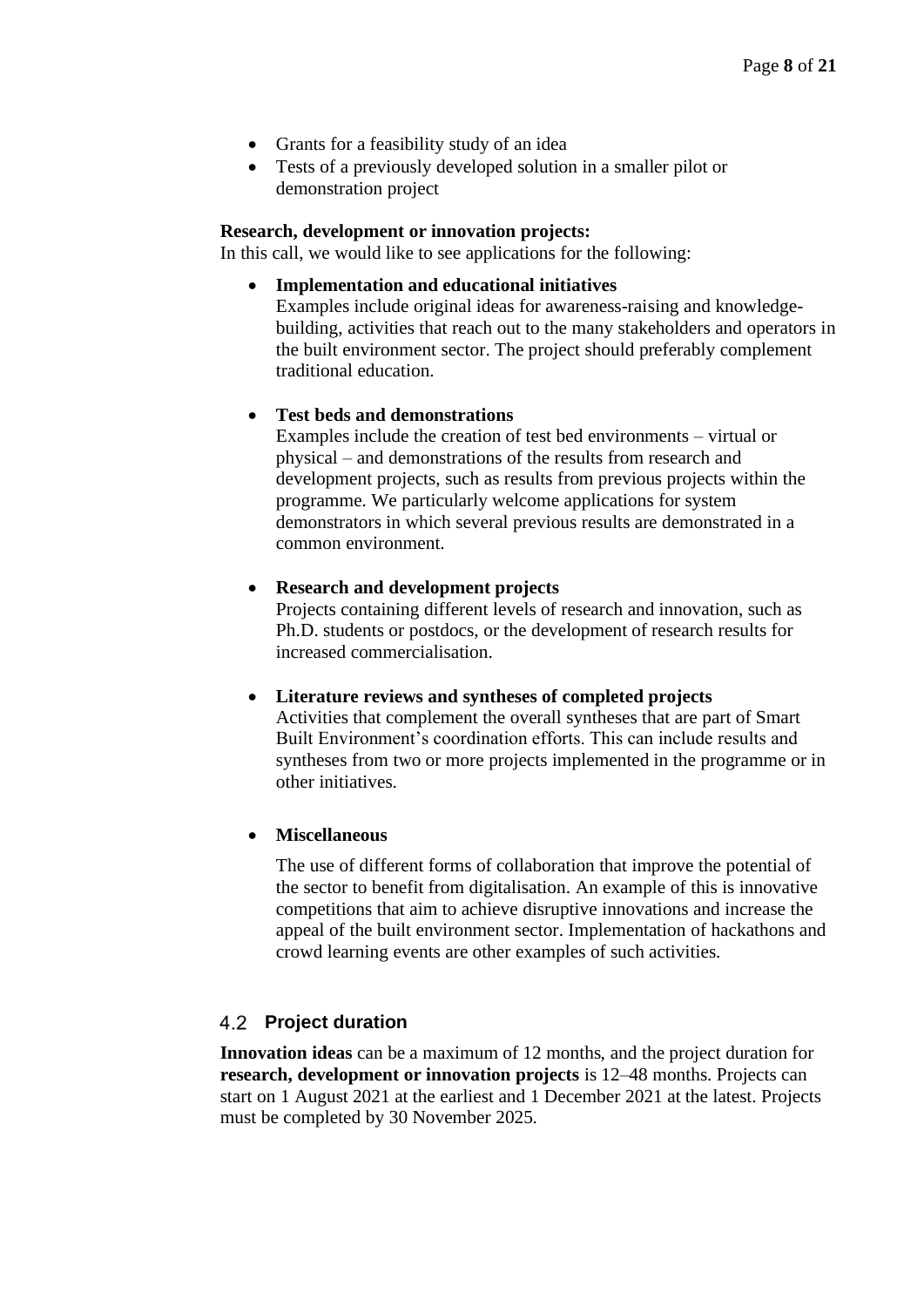Projects have an availability period of three months after the end of the project duration. The project duration can be extended in specific cases if there are special circumstances that are approved by the project manager and administrating organisation, such as illness or parental leave.

For projects that are 18 months or longer, a periodic financial report must be submitted each year. The form opens every year on 1 January, and the project manager then has three months to submit the report.

After the availability period for the grant is over, the project manager has an additional month to submit a final financial and scientific report. The manager must use the template provided by Formas to do this.

### **5 How much can you apply for?**

#### **Funding amount under the call**

For the two sub-calls combined, Smart Built Environment has allocated programme funding of slightly over 30 million kronor. Applicants for **innovation ideas** can apply for 500,000 kronor, and **research, development or innovation projects** can apply for between 500,000 and 4 million kronor.

#### **Funding types**

There are four types of funding an applicant can specify in the application:

- 1. **Requested grant from Formas:** Indicates the amount requested from Formas within the framework of Smart Built Environment.
- 2. **Other aid (state):** Indicates any funding received from other state funders towards implementing the project.
- 3. **Other aid (private):** Indicates any funding received from other private funders towards implementing the project.
- 4. **Self-funding:** Indicates the project parties' own contributions in terms of time, money and other resources.

Requested grants from Formas may constitute a maximum of 50 percent of the total project budget. If other aid from state funders is included in the project budget, this aid together with the requested grant may constitute a maximum of 50 percent of the total project budget.

Self-funding and other aid from private funders together constitute the project's co-funding. This portion should amount to at least 50 percent of the total project budget. Project parties from the public sector who provide self-funding can be included in the co-funding. Contact Formas if you are unsure about what counts as co-funding (see the contact details in Chapter 1).

The project consortium may itself determine how to distribute the grants, costs and co-funding levels as long as the project as a whole is co-funded to at least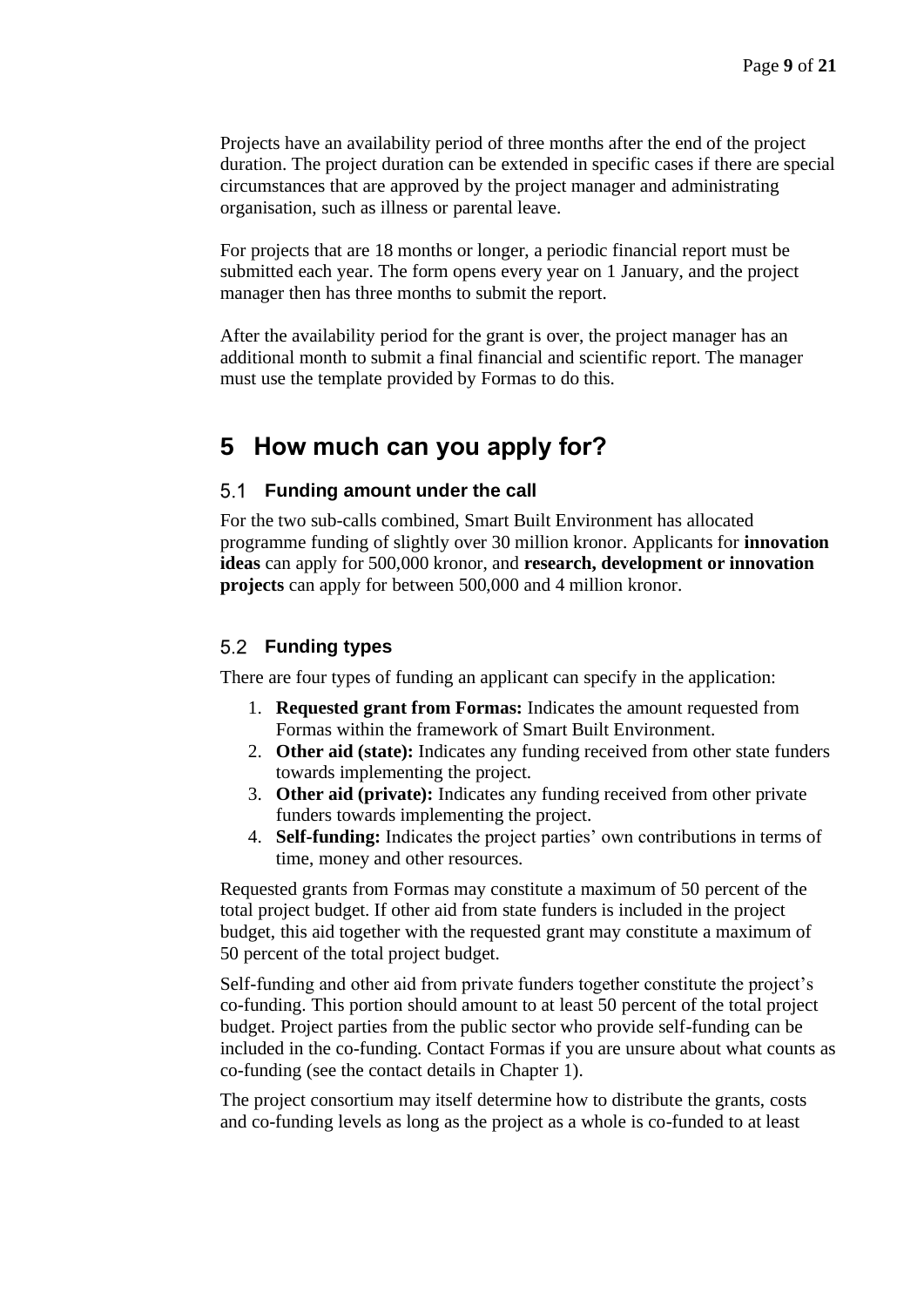50 percent and complies with state aid regulations (see Section 5.3). A participating project party can thus (1) only apply for grants from Formas, (2) only contribute self-funding, or (3) apply for a grant *and* provide self-funding.

Funding for other aid (public or private) and self-funding must be secured when the application is submitted under this call.

See Section 9.24 for budget instructions.

#### **State aid**

Private companies and other organisations engaged in economic activity that want to apply for grants from Formas must follow specific regulations on state aid. The regulations are based on the principle of EU law, which states that aid to private enterprises normally distorts competition but that certain exemptions are allowed.

The aid intensity that Formas can offer depends on the size of the organisation and the type of activities in the project. The organisation's size is assessed using the EU definition of small and medium-sized enterprises. Activities will be primarily assessed on the basis of industrial research, experimental development or aid for process innovation or organisational innovation.

In addition, de minimis aid can also be a possible basis for granting aid. For projects in which this might be the case, Formas will ask the applicant to fill in a special form after the project is awarded funding.

The Formas website contains more information about state aid. Questions about state aid should be sent to Formas (see the contact details in Chapter 1).

State aid regulations – [for companies and other organisations engaged in](https://formas.se/en/start-page/applying-for-funding/different-types-of-financing/strategic-innovation-programmes/state-aid-regulations----for-private-and-public-organisations-that-engage-in-economic-activity.html)  [economic activity](https://formas.se/en/start-page/applying-for-funding/different-types-of-financing/strategic-innovation-programmes/state-aid-regulations----for-private-and-public-organisations-that-engage-in-economic-activity.html)

## **6 Eligibility criteria for application assessment**

In order to be eligible for assessment according to the criteria in Section 7.1, the following requirements must be met. The application must be written in Swedish or English.

- The project description should be written using the template provided on [formas.se.](formas.se/smartbuilt-in-practice)
- The project parties must be legal persons.
- At least two organisations must participate as project parties in the project, of which at least one must come from a private business or the public sector.

If any of these requirements are not met, your application will be rejected. This means that the application does not proceed to review.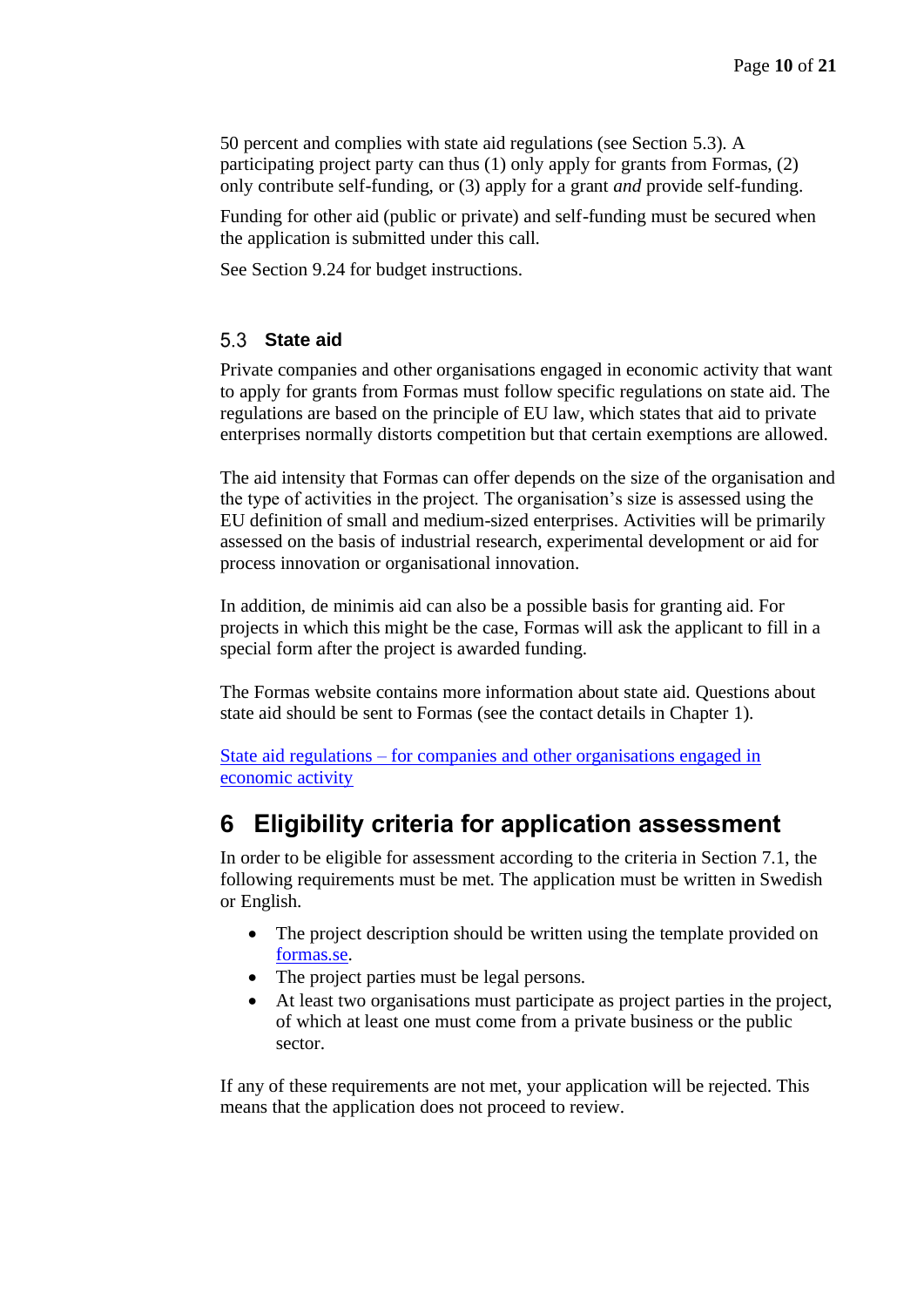# **7 Assessing applications that meet the procedural requirements**

#### **What do we assess?**

The projects that are awarded grants should help to achieve Smart Built Environment's impact targets (see Appendix 2). Applicants should **clearly** address the relevant impact targets and at least one of the four thematic areas. The application must indicate the impact targets and the thematic area addressed, and clarify how the project will achieve them.

Where there is a need for a strategy or plan for managing the project results, this must be clearly stated in the application. If there is a need for international anchoring or collaboration, this must also be described in the application.

Assessment criteria for the two sub-calls in "The digital built environment in practice":

#### **Relevance**

- How well the project contributes to Smart Built Environment's impact goals.
- How well and in what way the project and selected initiatives help to solve challenges in the programme's thematic areas.

#### **Potential**

- The project's potential to achieve scalability, dissemination and use of the expected solution by built environment actors, such as municipalities, private companies and public-sector organisations in the construction process, and managers of the built environment.
- Potential of project results to promote greater equality.

#### **Implementation**

- The project plan for implementation, completion and application is fit for purpose and realistic.
- The project's communication and knowledge dissemination plan is fit for purpose and realistic.

#### **Organisation and stakeholders**

- Composition, expertise and overall ability of the actor constellation in relation to project objectives, activities and implementation. It is important that the end user take an active role.
- How well the team's composition (key people) reflects the distribution of genders, skills, experience and different perspectives on the built environment and digitalisation.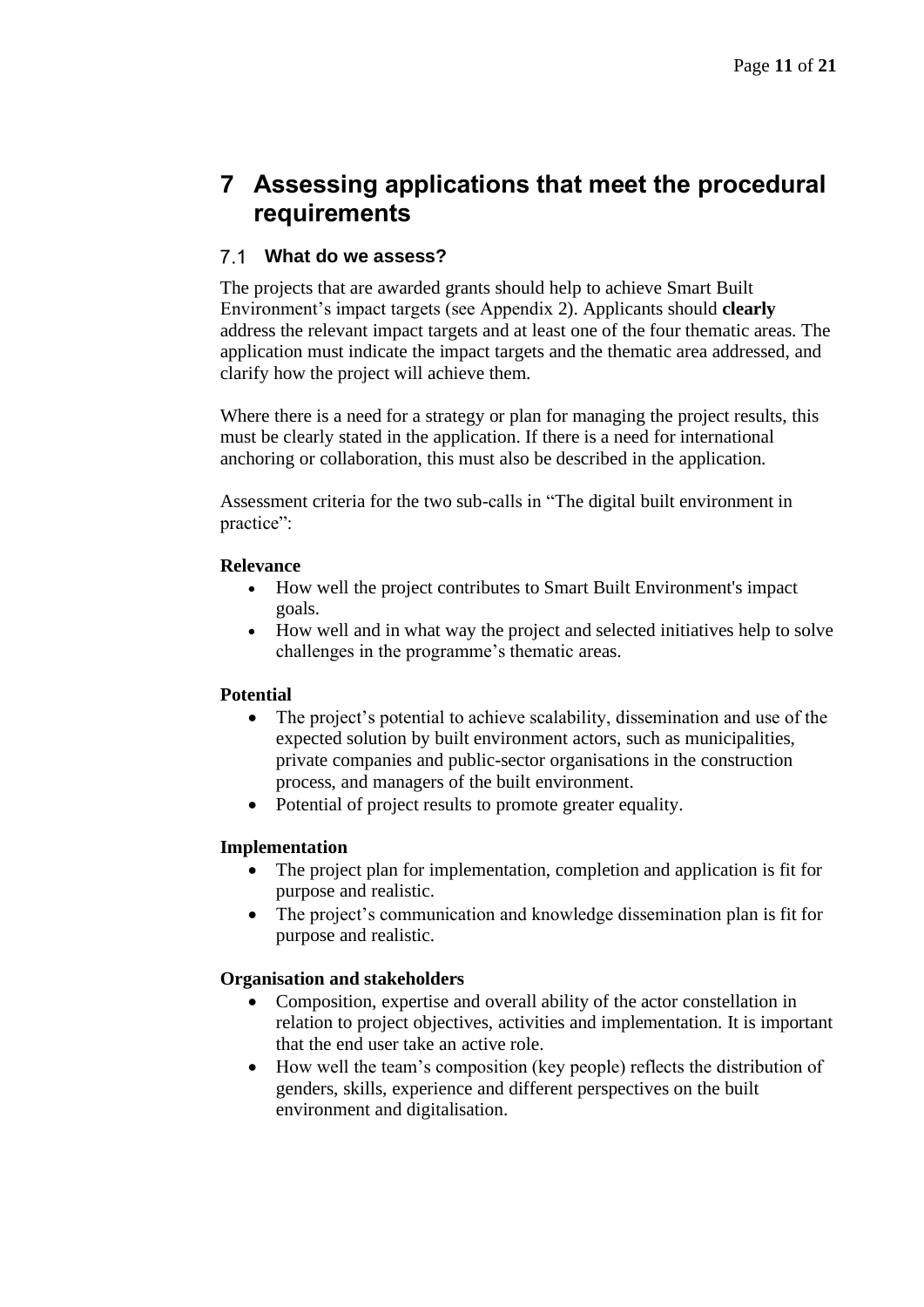#### **How does the assessment process work?**

Summary of the decision-making process:

- 1. Applications that meet the procedural requirements (see section 9.1) will be assessed by external independent reviewers using assessment criteria. The applications will then be ranked and a recommendation for funding made.
- 2. Formas takes a decision on which projects are awarded funding.
- 3. Decisions are announced to the applicants and to Smart Built Environment's offices and published on the websites of Formas and Smart Built Environment.

## **8 Decisions and conditions**

#### **Formas' decision**

The grant decision states the amount that each party in the project is awarded. Funding will be granted under the EU Commission block exemption Regulation GBER (EU no. 651/2014 and/or de minimis regulation (EU no. 1407/201). The basis for the aid is stated in the decision and also governs which costs are eligible to be covered.

Formas' decision to award or reject an application cannot be appealed.

#### **Terms and conditions for awarded grants**

Formas' general terms and conditions for research and innovation grants apply for awarded grants. The terms and conditions include rules regarding payouts, followup, reporting and real-world impact of results.

Since the call takes place within the framework of the Smart Built Environment programme, there might be additional special conditions and instructions that regulate reporting, follow-up, communication, etc. for the programme. See [smartbuilt.se](http://www.smartbuilt.se/verktyg) (in Swedish only).

Additional special terms and conditions may be determined for individual projects.

Any party that does not comply with Formas' terms and conditions might be held liable to return funds. This also applies if the party has been granted an incorrect or excessive amount.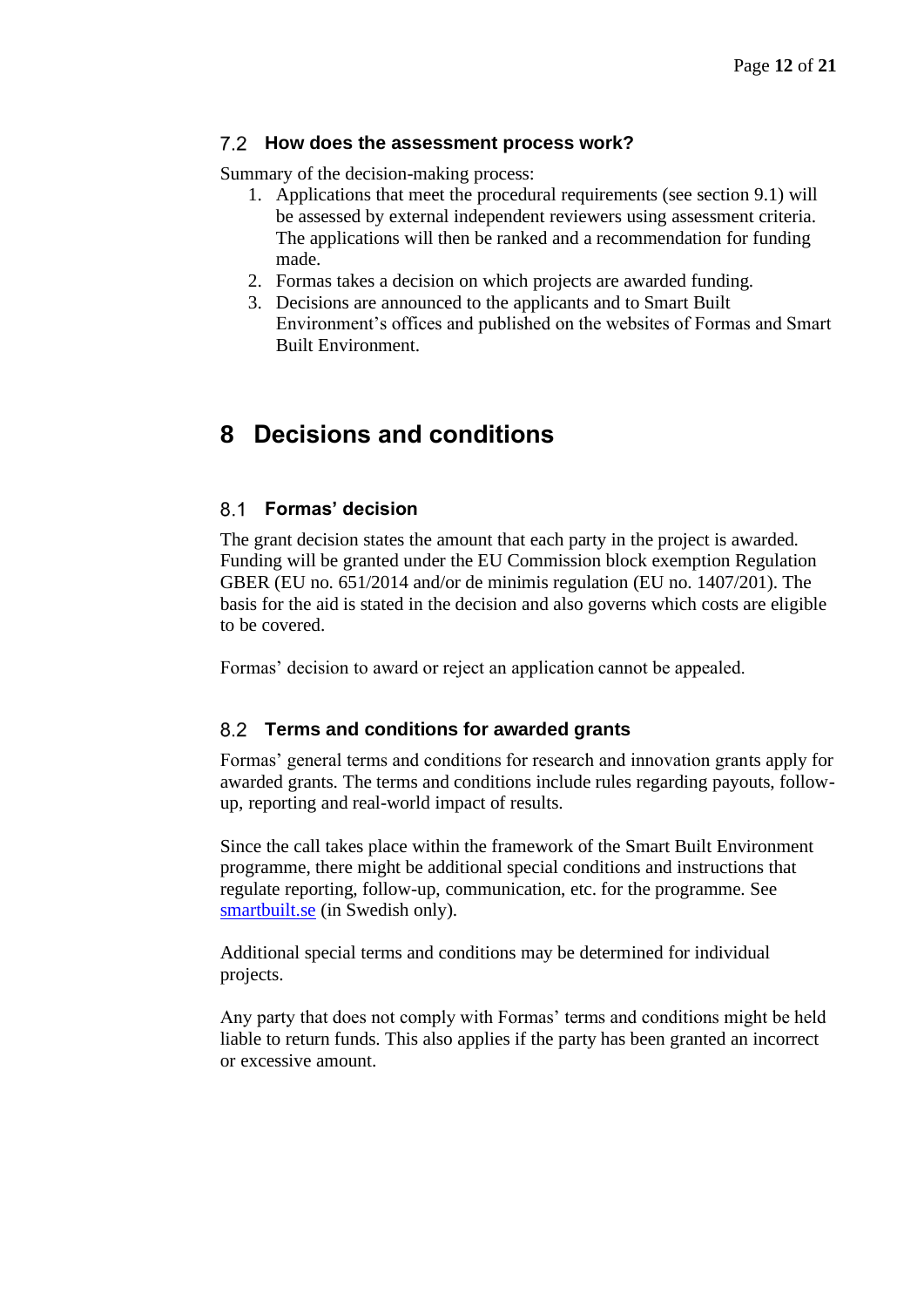#### **Reporting during the project**

Smart Built Environment projects that are longer than 12 months must submit at least one financial report during the course of the project. Instructions on what applies to your project are provided by Formas. Your financial report should be submitted in the Prisma application system. Prisma automatically sends an email with a link to the project's administrating organisation in good time before you must submit your report. The financial reports also contain co-funding information as stated in a predefined template.

## **9 How to apply**

Formas has updated its application process and associated system support for this call. Please read the instructions carefully, even if you have previously applied for a Smart Built Environment grant.

#### **Procedural requirements**

In the Smart Built Environment programme, organisations apply for funding to implement projects together in collaboration. Applying organisations must have a company registration number and be legal entities. Sole proprietors are therefore not eligible to receive funding.

At least two organisations must be included as project parties on an application. There is no limit to the maximum number of project parties. One of the applying organisations must be the principal applicant and is called the administrating organisation. Other organisations that participate in the project's design contribute to the implementation and share the associated risks and results. They should therefore be specified as project parties. Organisations that have a small role in the project, such as participation in workshops or reference groups, should not be specified as project parties but instead described in the project description.

The administrating organisation is the organisation that receives and distributes the funds according to the decisions taken. Being an administrating organisation means that Formas approves the organisation as the recipient of funds for research, development or innovation, and that this organisation is responsible for allocating funds to other applying organisations in the project.

Formas distinguishes between generally approved administrating organisations (mainly higher education institutions and research institutes) that can apply under all calls, and administrating organisations that are approved under an individual call. Formas welcomes organisations that are not generally approved administrating organisations to apply as coordinating project parties in Smart Built Environment. Decisions on approving new administrating organisations will be taken soon after decisions on the call to ensure that the decisions are based on recent data. Prior to taking a decision, Formas performs checks on the project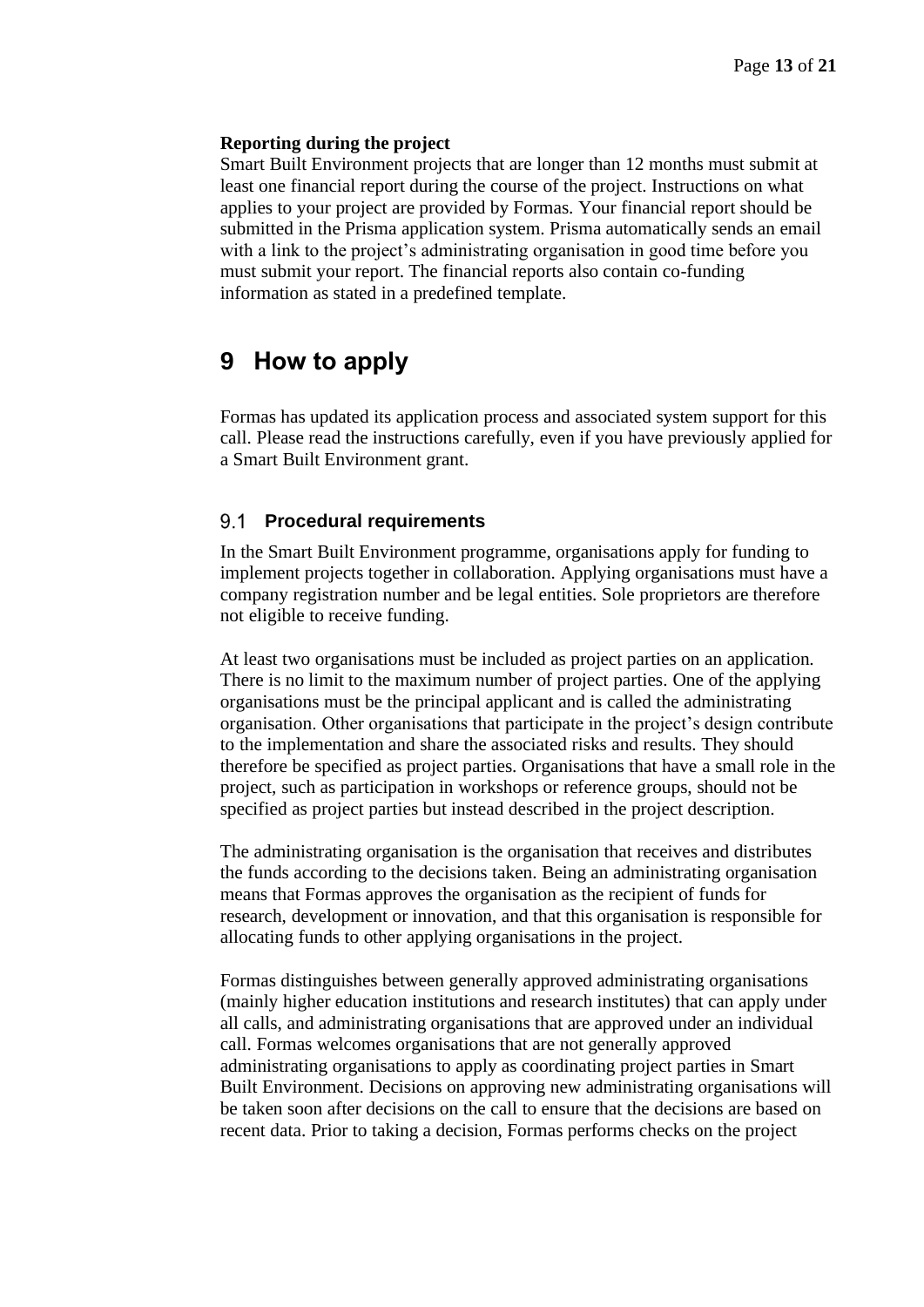parties that apply for funding and engage in economic activity in order to assess their financial stability and ability to complete the project.

#### **The Prisma application system**

To apply for a grant from Formas, the project manager should submit an application online in the [Prisma](https://prisma.research.se/) application system.

#### **9.2.1 Apply for an organisation account**

**The administrating organisation that coordinates the project must have an organisation account in Prisma.** If the administrating organisation already has an organisation account in Prisma, then that existing account can be used. If the organisation has a user account in Prisma but is not a generally approved administrating organisation with Formas, contact Formas and request to be added to the list of possible administrating organisations in Prisma (see the contact details in Chapter 1).

[Who can become an administrating organisation?](https://formas.se/en/start-page/applying-for-funding/how-it-works/who-can-apply-for-funding/who-can-become-an-administrating-organisation.html)

If the organisation does not already have a user account in Prisma, an appropriate representative should request an organisation account on the Prisma website in good time, no later than 15 January 2021.

#### [Apply for an organisation account in Prisma](https://prismasupport.research.se/user-manual/create-account/organisation-account.html)

Select *Formas* and specify in the reason for applying for an organisation account that you wat to apply under Smart Built Environment. Other project parties do not need to create any user accounts in Prisma.

**The application should be initiated through the organisation account.** The person who is responsible for the organisation account then automatically becomes the project manager, but the manager can change this by inviting another person to become a project manager. If another person should be the project manager, that person must have a personal account in Prisma. If the manager of the organisation account should be the project manager, then no personal account needs to be connected to the application.

#### **9.2.2 Create a structure to describe your organisation**

The structure of an organisation must have at least one domicile because this information is mandatory when the applicant submits the application. Domicile refers to the department, institute or unit within the organisation applying for funding. See Prisma's user support for instructions on how to create a structure for your organisation.

[Describe the structure of your organisation](https://prismasupport.research.se/user-manual/organisation-account/structure.html)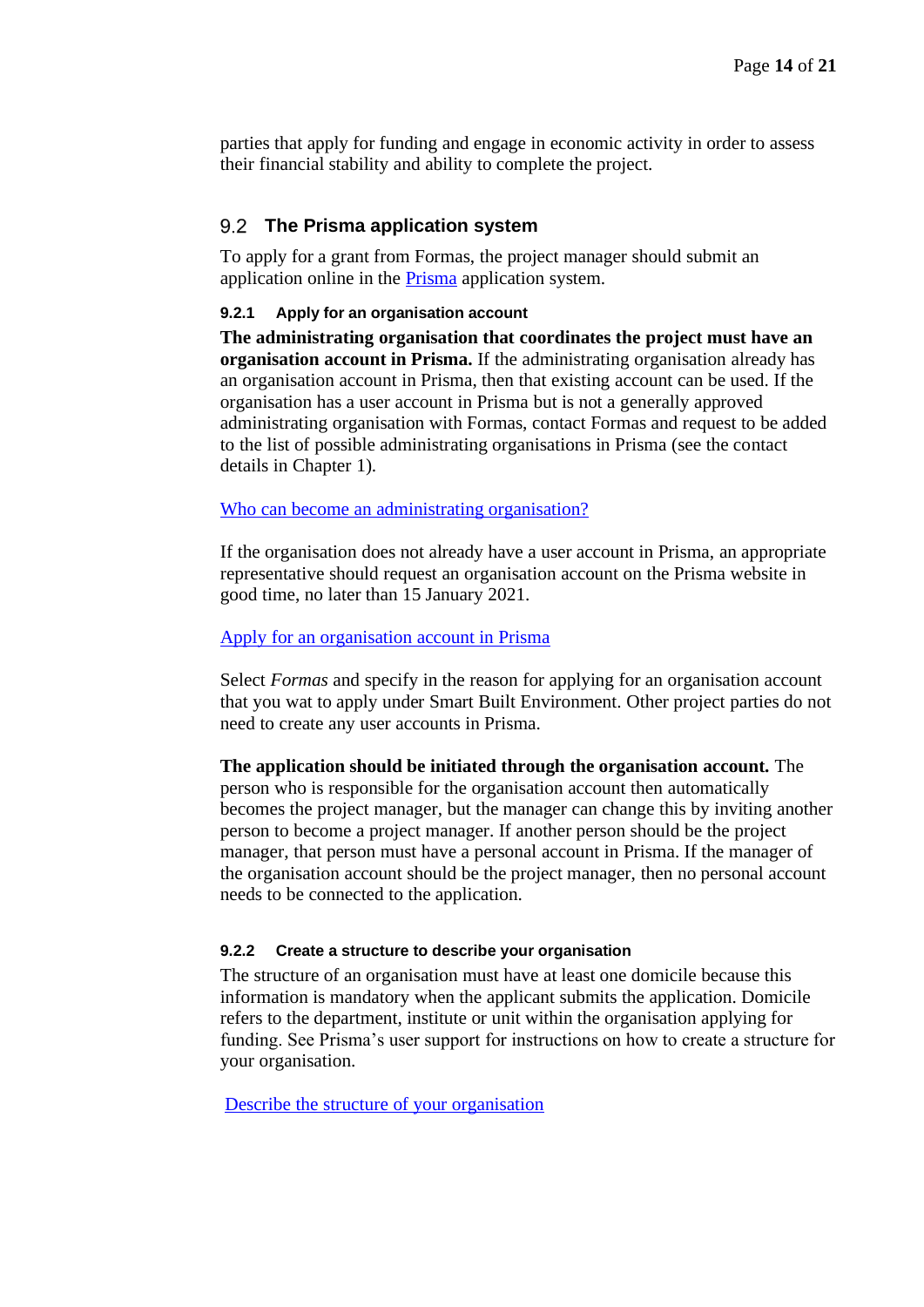When the applicant (the project manager) fills in the application form in Prisma, he or she must state the administrating organisation and domicile. This is done in the drop-down menus for **Administrating organisation** and **Project domicile**. The domiciles that the applicant can select are retrieved from the organisational structure based on the organisation account settings defined by the person in charge of the organisation account.

#### **9.2.3 Find the call in Prisma**

The two sub-calls are located on the organisation account tab in Prisma. Click that tab, and then go to the link for organisation calls. See Prisma's user support for instructions on how to find the call in Prisma.

[Find the call in Prisma](https://prismasupport.research.se/user-manual/organisation-account/calls-for-organisations.html)

#### **9.2.4 Fill in the form with the application content**

The application must be written in Swedish or English.

The following information is requested in the application. All sections are mandatory except for the reference list and justification of budget.

#### • **Basic information:**

- o Innovation ideas can be a maximum of 12 months, and the project duration for research, development or innovation projects is a minimum of 12 months and a maximum of 48 months.
- o Project start no earlier than 1 August 2021.
- o Project start no later than 1 December 2021.
- o *Estimated project duration:* The project duration is calculated automatically in Prisma, based on the start date and the number of months filled in.
- o *Project title in Swedish and English:* Maximum 200 characters per project title, including spaces.
- o *Abstract in Swedish and English:* A maximum of 2,000 characters per abstract, including spaces. The abstracts may be freely disseminated and published and so should not contain confidential or sensitive information.
- **Project description:** Maximum 20 pages. A project description template is available for download on [formas.se.](formas.se/smartbuilt-in-practice) The project description should be uploaded as a file with a maximum size of 4 MB. Please do **not** include any budget in the project description.
- **List of references:** Maximum 2 pages. This part of the application is optional and can be used to list references that substantiate the project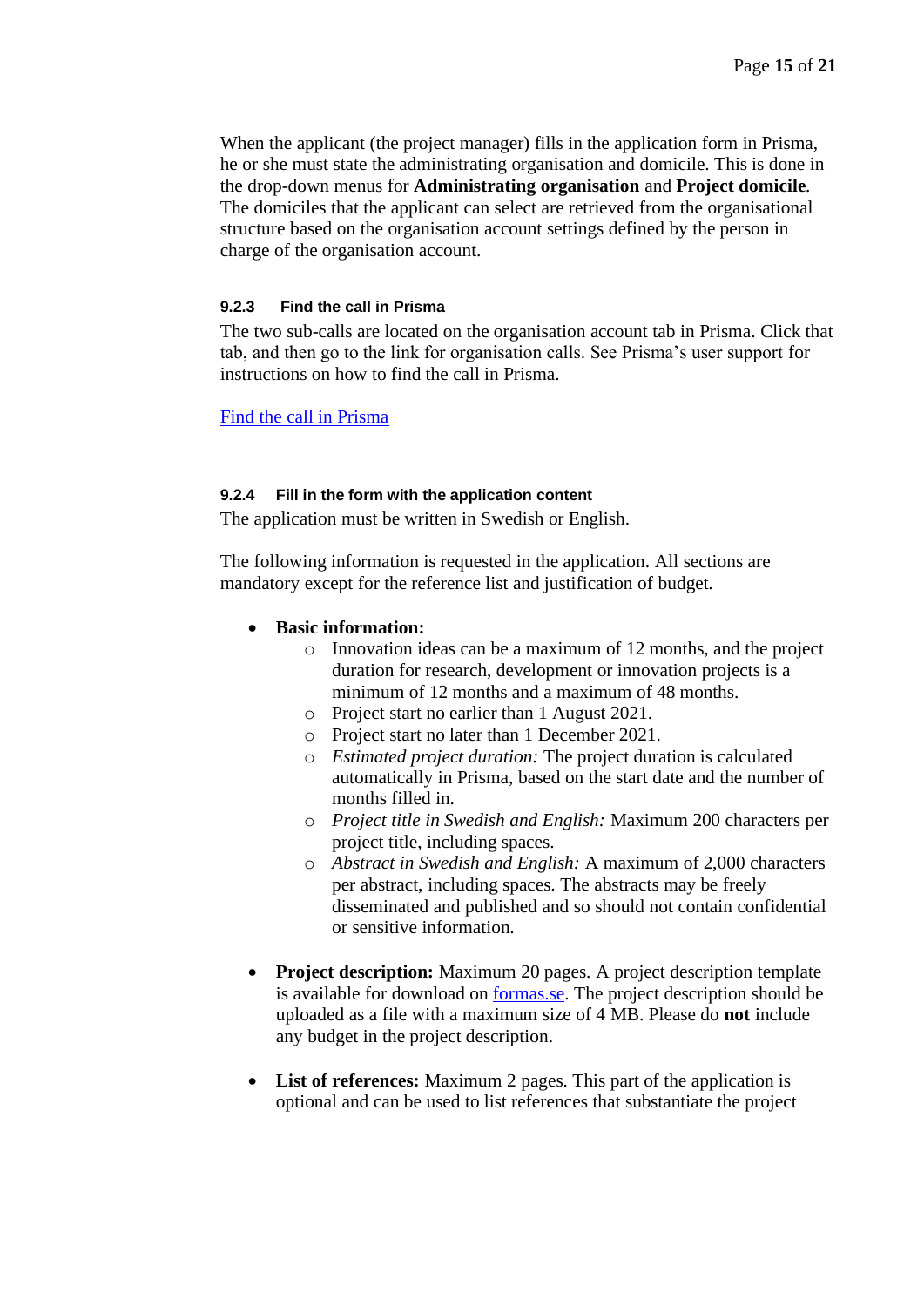description. The list of references should be uploaded as a file with a maximum size of 4 MB.

- **Thematic areas within Smart Built Environment:** Identify the theme or themes within Smart Built Environment that the project will primarily contribute to. At least one theme should be specified. Read more about these themes on [the Smart Built Environment website.](https://www.smartbuilt.se/in-english/)
- **Budget for administrating organisation and project parties:** The budget itemises the costs and funds for the entire project (not just funding requested from Formas). The administrating organisation must fill in the information and budget for itself and each project party. Prisma automatically totals these costs and funds for the project as a whole.

This is mandatory information that must be completed for each party in the project. This information should be collected and filled in by the administrating organisation in Prisma.

- Name of the organisation
- Corporate identity number
- Address, postal code, city, country
- Annual turnover (the total sales or turnover of the higher education institution, research institute, company or organisation during the previous fiscal year), stated using digits. Example: 3 500 000.
- Balance sheet total (the sum of either the assets page or liabilities and equity from the company's or organisation's balance sheet), stated using digits. Example: 5 500 000.
- Number of employees
- Contact person
- E-mail of contact person
- Name of the workplace, address, postal code, city and country where most of the work will be carried out.

The following budget information is requested in Prisma:

#### *Costs*

- *Staff expenses:* Eligible staff expenses for project parties not affiliated with a university, college or research institute may be allowed at a maximum of 800 kronor per hour. Higher education institutions or research institutes are not subject to this limitation.
- *Equipment, land and buildings*
- *Consultancy and licensing costs, etc.*
- *Other direct costs including travel*
- *Indirect costs:* Overhead costs. Higher education institutions and research institutes may charge a markup for indirect costs according to the applicable full-cost pricing method. Other project parties may charge a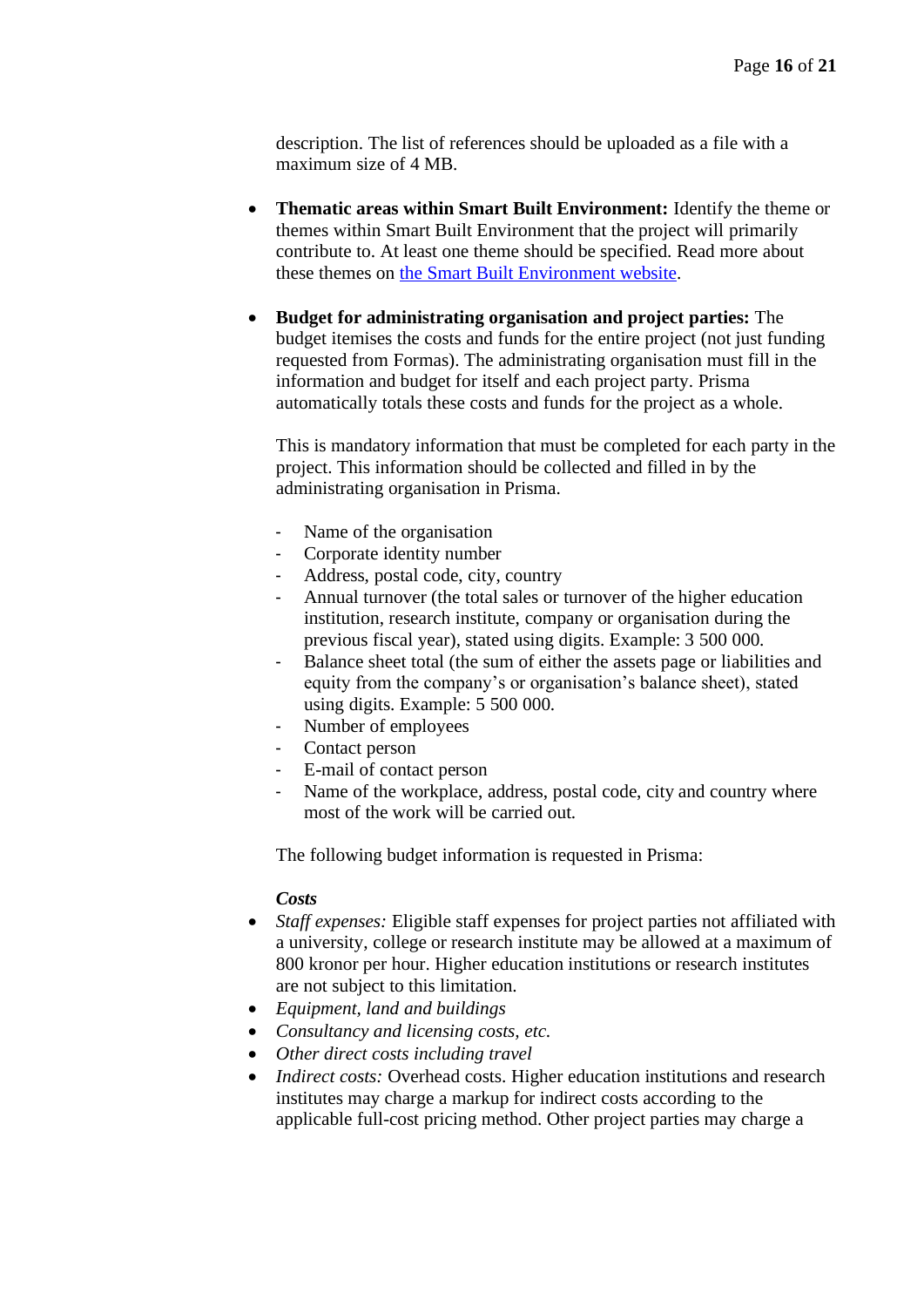markup for indirect costs of up to 30 percent of their eligible staff expenses.

#### *Funding*

See Section 5.2 for a description of the four types of funding: (1) Requested grant from Formas, (2) Other aid (state), (3) Other aid (private) and (4) Self-funding.

#### *Justify the project budget*

Here, you should specify the average hourly rate for budgeted staff expenses. Staff expenses refer to salaries, including social security contributions. Other costs that require explanation can also be entered here. This is a free-text field that can contain a maximum of 4,000 characters, including spaces.

A justification for the budget is also requested for each project party. Here, you should specify the average hourly rate for budgeted staff expenses. Staff expenses refer to salaries, including social security contributions.

Prisma automatically calculates the aid intensity and co-funding level for each project party and for the project as a whole. The calculated aid intensity is preliminary and can be adjusted prior to Formas' award decision.

The total cost for each project party, as well as for the project as a whole, must be the same as the total funding.

#### • **Classifications**

Select the project's subject area and add a sub-heading.

#### • **Research subject (SCB code)**

Select at least one research subject with two sub-levels that together form the entire code.

#### • **Sustainable development goals**

Select up to three sustainable development goals (SDGs) for classification purposes, in order of relevance.

#### • **Keywords**

Select at least one and a maximum of three keywords describing the project. Choose what best represents your project, even if it does not entirely match the field you work in.

#### • **Appendices: CVs of project participants**

A CV, maximum 2 pages per person, for at least one and maximum of six key individuals. The project manager's CV is mandatory.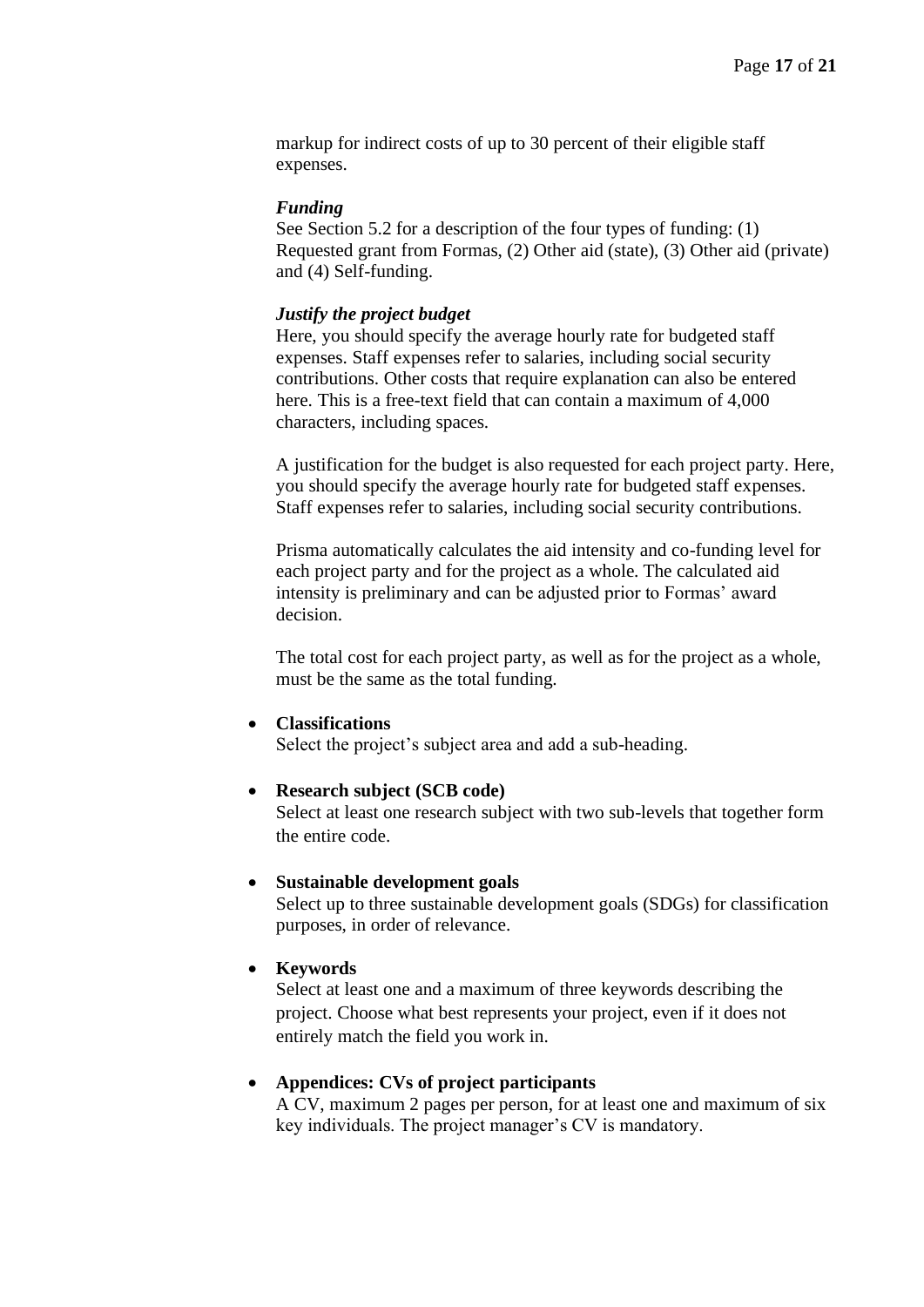#### *9.2.5* **Register and sign your application**

*After the application is completed, it must be registered, submitted and signed by the person responsible for the organisation account. Signing can be done in two ways:* 

- If the project manager is responsible for the organisation account, then the application is signed automatically after the application is submitted and registered.
- If someone other than the project manager is responsible for the organisation account, then that person must finalise the application. Next, the administrating organisation (the organisation account manager or user whose role is application manager) must register and submit the application. The application is then signed automatically after the application is registered.

The project manager can at any time during the application process go to the tab Verify and register. He or she will see any missing mandatory information or other reasons that might prevent the application from being registered.

For more information, visit the Prisma support page at <https://prismasupport.research.se/user-manual/organisation-account.html>

NOTE: After the application period expires, the application can only be supplemented in special cases on request by Formas.

### **10 Who can read the application?**

According to Swedish law, your application and its appendices are considered as general public documents once they have been submitted to Formas. This means that anyone can request and read your application. Before Formas discloses any applications, it always conducts a confidentiality assessment but can only hide information as legislated for in the Public Access and Secrecy Act (2009:400).

When a grant is awarded, a simpler project description aimed at the general public that does not contain any confidential information will be submitted to Smart Built Environment's programme office. The office will provide a template for this purpose. This project description is used to communicate externally about the project.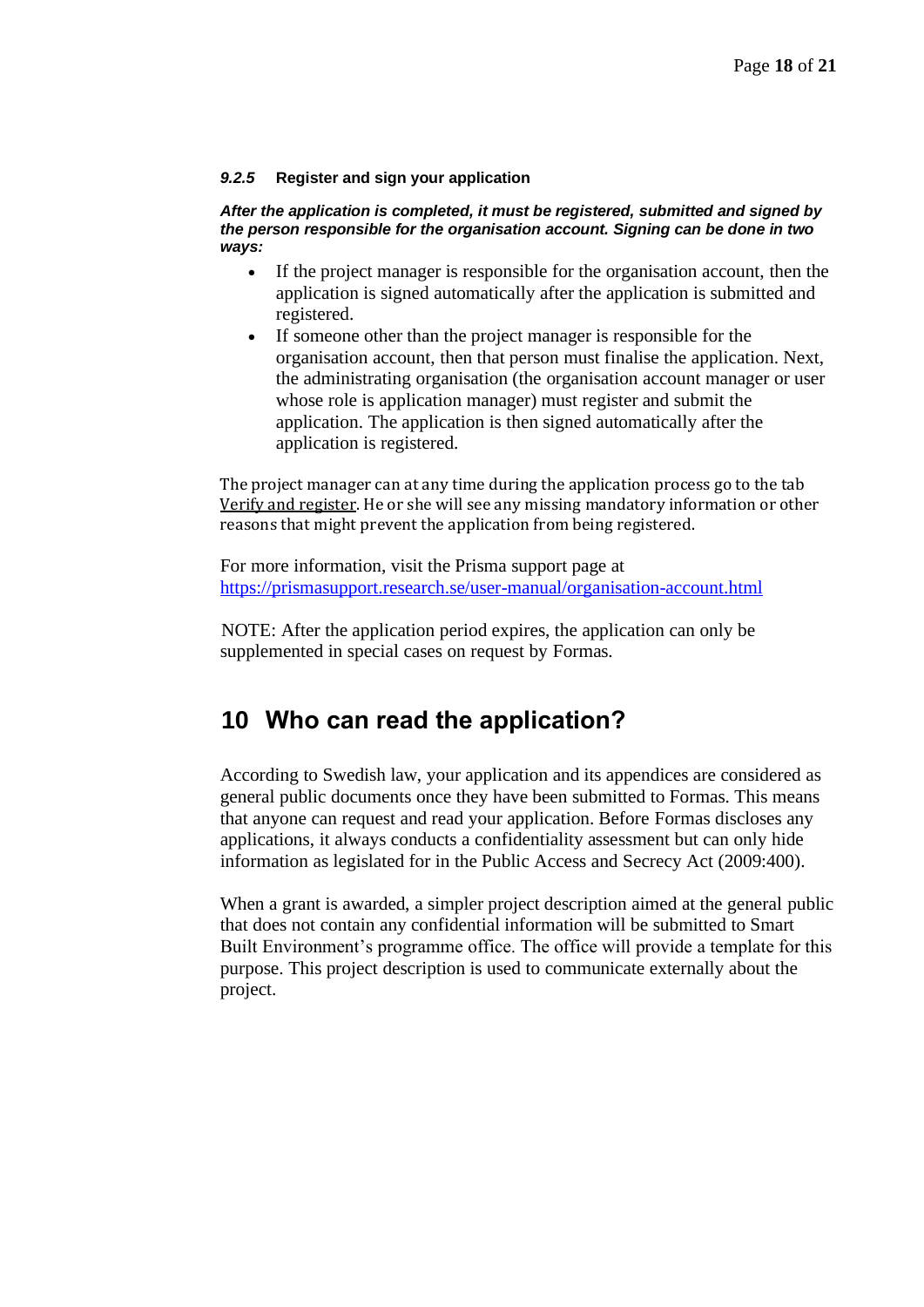# **Appendix 1: Smart Built Environment in brief**

The Smart Built Environment strategic innovation programme supports digitalisation and the opportunities it brings to the built environment sector. It has identified industrialised construction, common information infrastructure, business-driven applications and process integration as fundamental areas of interest. The programme's overarching objective is to foster the continuous flow of information using business-driven applications within BIM (building information modelling), geodata and industrial processes related to construction and including built environment processes.

Smart Built Environment's impact targets for programme partners to achieve by 2030 are:

- 40 percent reduced environmental impact in a lifecycle perspective for new construction and renovation of buildings and infrastructure.
- 33 percent reduction in total time from planning to completion for new construction and renovation.
- 33 percent reduction in total construction costs.
- More new value chains and business models based on lifecycle perspectives, research platforms and new constellations of stakeholders.

The call "Digital built environment in practice" covers all thematic areas of the programme.

#### **Thematic areas**

#### **Innovations and new areas of application**

Through this call, we aim to stimulate ideas and initiatives that can evolve into innovations and new applications of products, services or processes within the built environment. Within this theme, focus is placed on breaking ingrained patterns and work methods and discovering new solutions. We welcome applications that challenge these patterns and contain disruptive elements. Examples in this thematic area include projects that test previously identified standards in combinations with a view to create continuous digital information flows.

#### **Value chains and business models**

Value chains, incentives, and business and operational models are interrelated and must be studied and developed in order to harness the power of digitalisation and industrialised construction. This theme also addresses questions about stakeholder roles, skills, work methods and the organisation of projects and processes. It also relates to questions of public procurement and contract law within the "Information infrastructure" theme. Here, we welcome applications that involve value chains with practical application in the built environment sector and that include stakeholders from the entire value chain. We would like to receive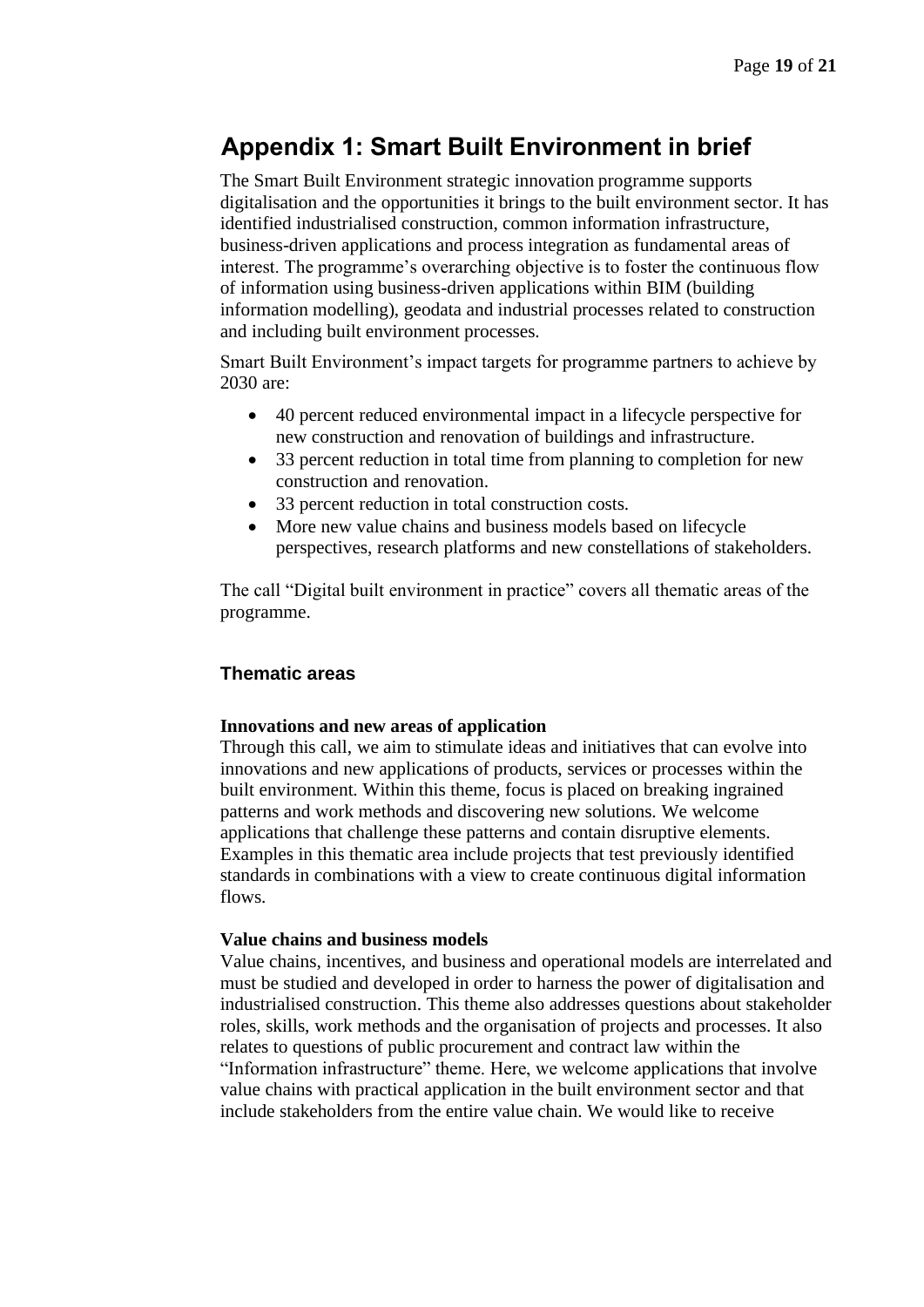applications that identify and develop new competencies or new forms of collaboration.

#### **Information infrastructure**

This thematic area is about the common information infrastructure that the sector needs for digital and industrial development. It includes standardisation of the exchange and integration of information in smart built processes, including lifecycle information structures as well as issues of data accessibility and data ownership. The thematic area also includes legal issues related to property restructuring, detailed zoning plans and building permits, as well as procurement and contract forms for the optimal use of digitalisation. Continued strategic investments will also be made in this area, and we welcome applications that, for example, involve the testing of developed information infrastructure or the testing of identified standards in a real-world environment.

#### **Knowledge and skills**

Harnessing the power of digital transformation in both the private and the public sectors requires a knowledge leap. This thematic area should contribute to raising awareness and building knowledge at private companies and public organisations, both at the management level and in daily operations. It also relates to how we can create and make use of new knowledge. In this area, we welcome applications that involve reviews and syntheses that can provide input for further testing in business operations or contribute to educational efforts. We would like to see skills improvement initiatives in addition to purely educational efforts, such as support for small and medium-sized enterprises to digitalise their businesses.

The programme's impact logic describes the expected impacts in the short and long terms (see Appendix 2).

For more information about Smart Built Environment, visit [the Smart Built](https://www.smartbuilt.se/in-english/)  [Environment website.](https://www.smartbuilt.se/in-english/)

Current information about the call and a link to the application function are available on [the Formas website.](https://formas.se/en/start-page/archive/list-calls.html)